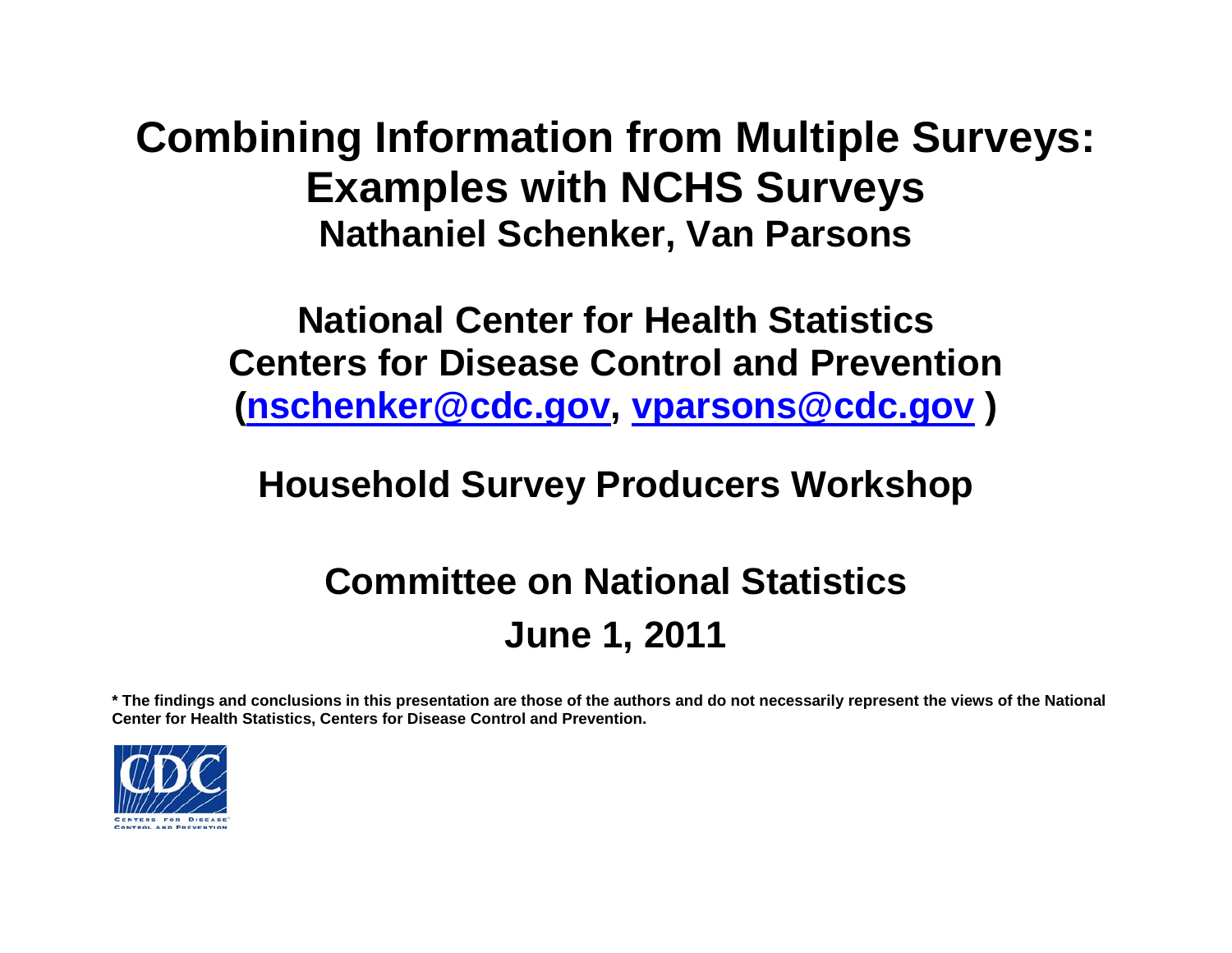#### **CONTENTS**

# **1. REASONS FOR COMBINING INFORMATION**

## **2. FOUR PROJECTS THAT INVOLVED COMBINING INFORMATION**

**3. DISCUSSION**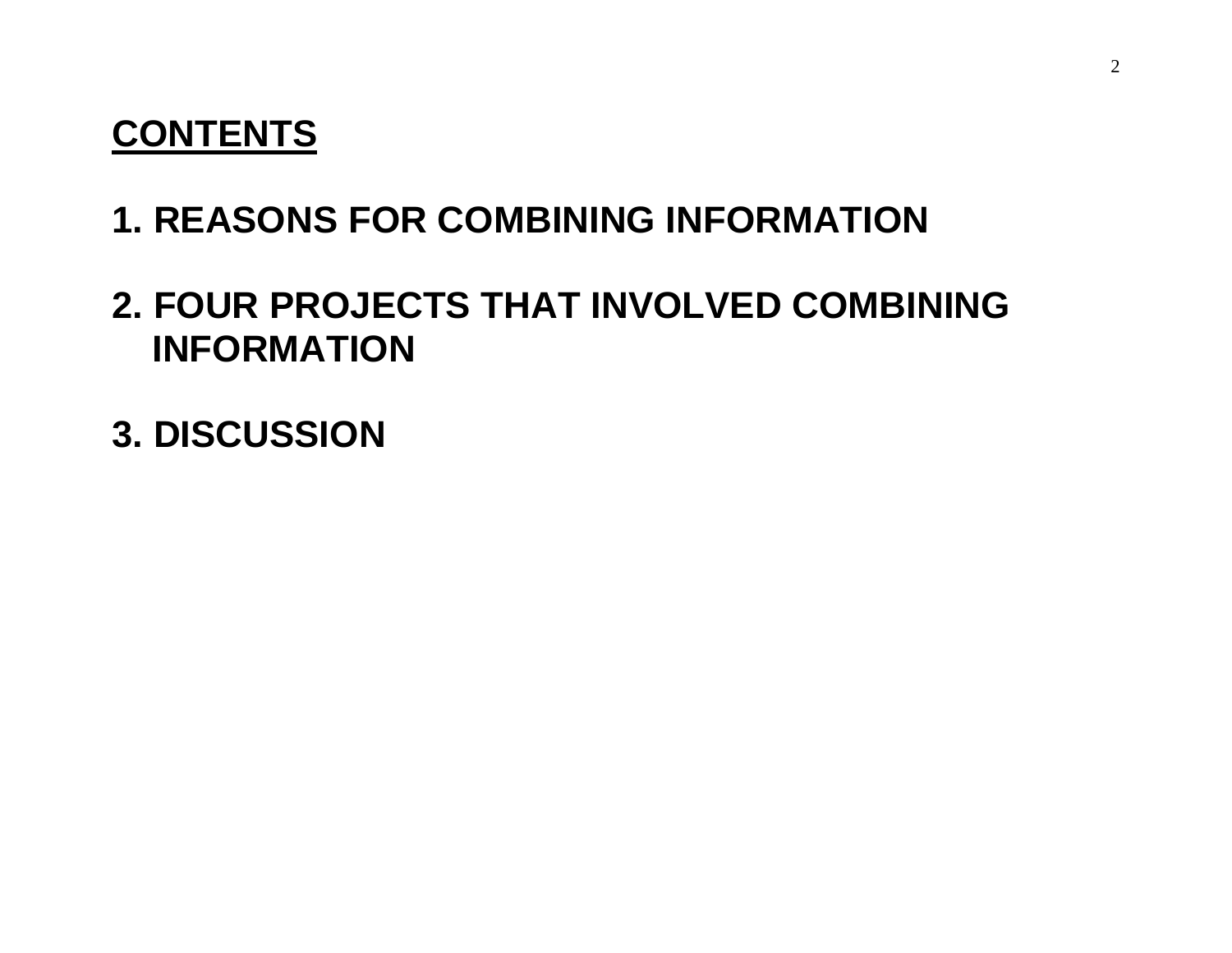# **1. REASONS FOR COMBINING INFORMATION**

- **Take advantage of different strengths of different surveys**
- **Use one survey to supply information lacking in another**
- **Handle various "non-sampling errors"; e.g.,**
	- **Coverage error**
	- **Errors due to missing data**
	- **Measurement or response error**
- **Lower sampling error, i.e., improve precision**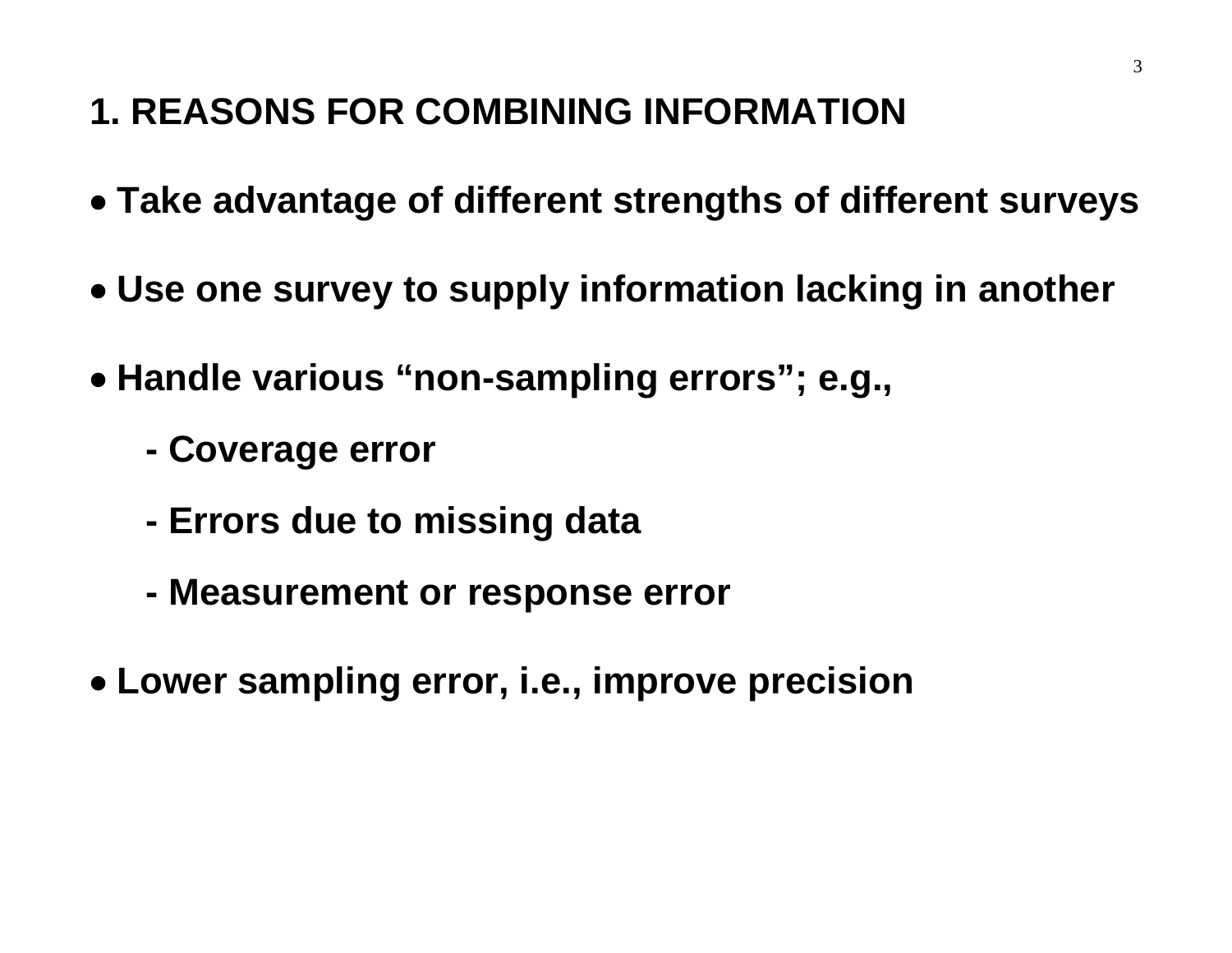- **2. FOUR PROJECTS THAT INVOLVED COMBINING INFORMATION**
- **A. Combining information from the NHIS and the National Nursing Home Survey** (Schenker *et al*. 2002)
- **Motivation**
	- **More comprehensive estimates of the prevalences of chronic conditions for the elderly**
	- **Avoid misleading results due to concentrating on a subset of the population**
- **Estimated distribution into households and nursing homes (from data for 1985, 1995, 1997)**
	- **Ages 65+: 95% in households, 5% in nursing homes**
	- **Ages 85+: 79% in households, 21% in nursing homes**

**Non-overlapping survey frames**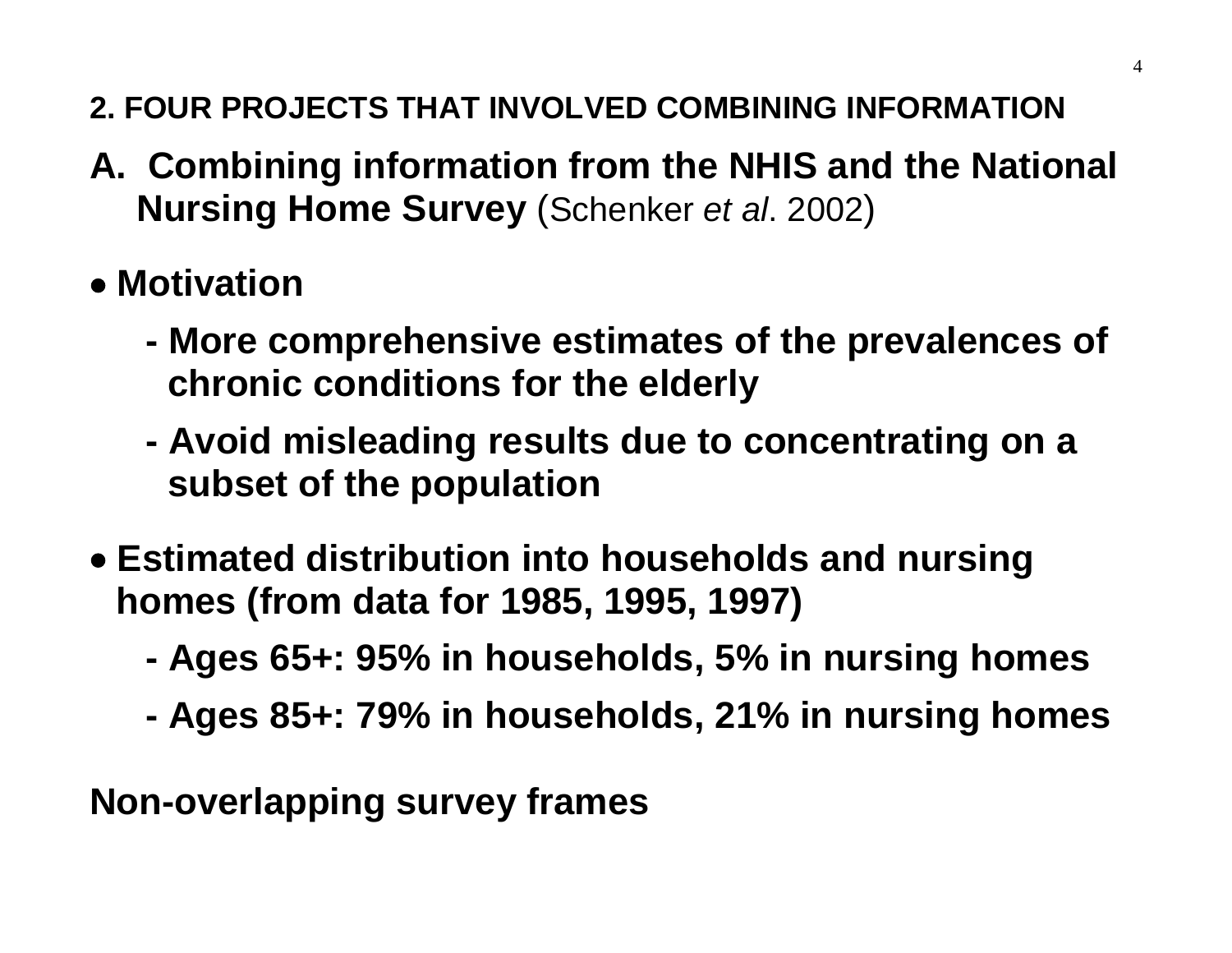- **Calculated combined, design-based prevalence estimates for chronic conditions**
- **Separate and combined estimated prevalence rates for diabetes, by age group, 1985, 1995, and 1997**

**(H = households; N = nursing homes; C = combined)**

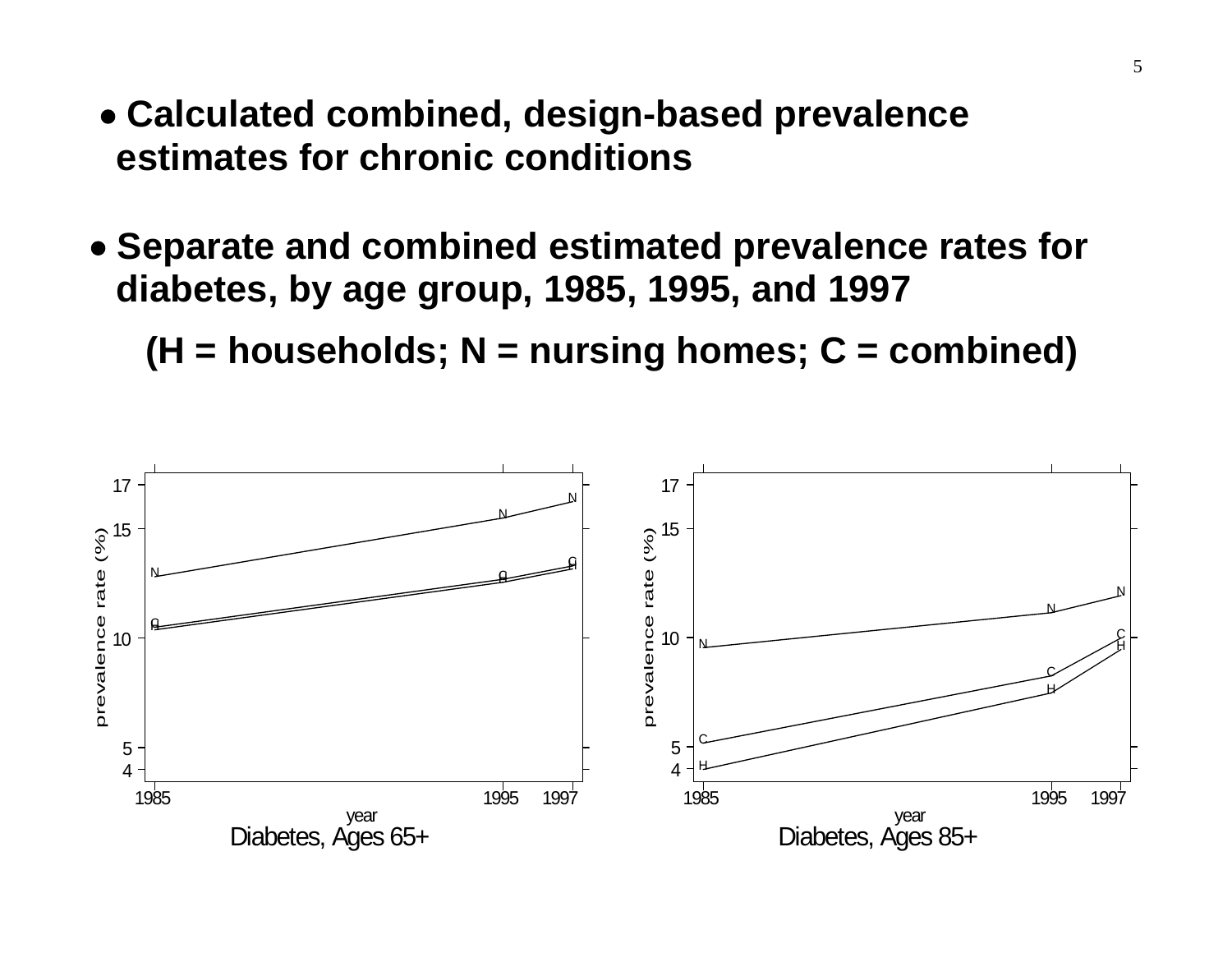- **B. Using information from National Health and Nutrition Examination Survey (NHANES) to improve on analyses of self-reported data from the NHIS** (Schenker, et al. 2010)
- **Motivation**
	- **Self-reported data on NHIS health conditions from questions such as:**

**"Has a doctor or other health professional ever told you that you have <condition of interest>?"** 

**OR "What is your <height/weight>?"**

- **might not accurately reflect prevalences of health conditions**
	- ♦ **e.g., some respondents may not have access to a doctor or other health professional**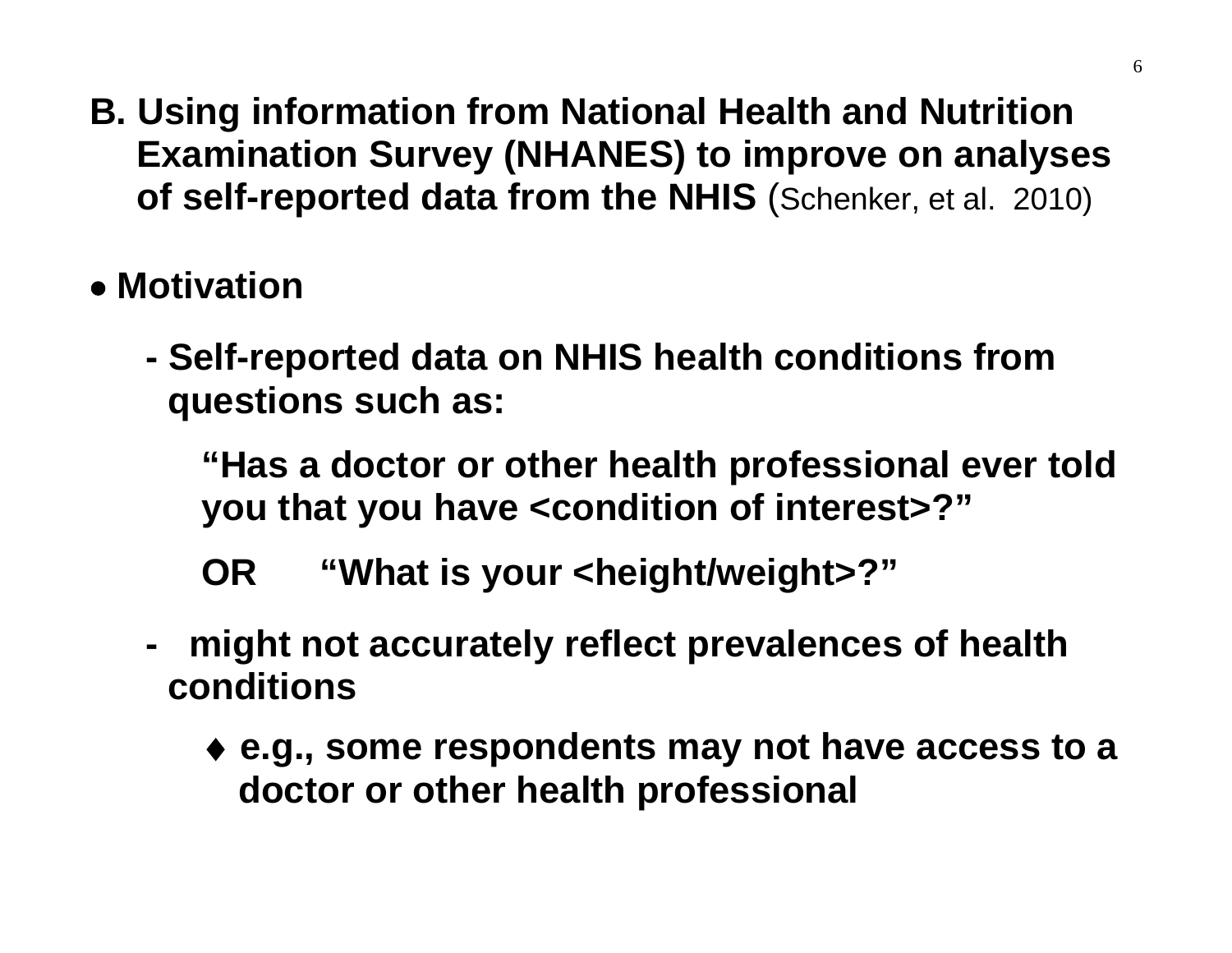- **Method for improving on analyses of self-reported data**
	- ♦ **NHANES asks self-report questions during an interview and**
	- ♦ **obtains clinical measures based on a physical examination**
	- **Apply "measurement error" models to NHANES data predicting clinical outcome from self-report answer and covariates**
	- **Used the fitted models to multiply impute clinical outcomes for persons in the NHIS**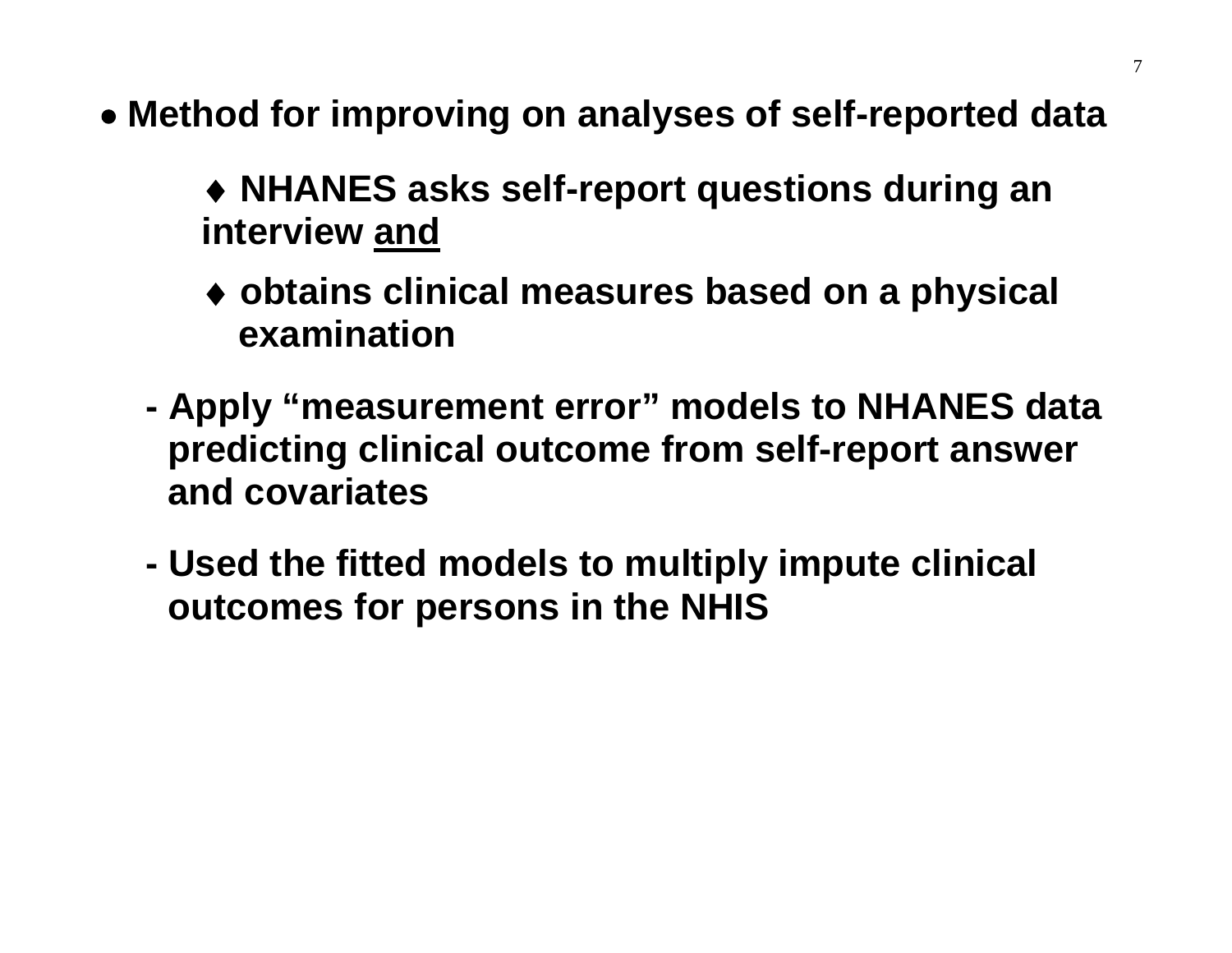• **Comparison of 1999-2002 NHIS Estimated Prevalence Rates for Persons of Ages 20 Years and Above: Self-Reported (SR) Data versus Multiply Imputed Clinical (MICL) Data**

| <b>Categories</b>         |                 | <b>Hypertension</b> |             | <b>Diabetes</b> |             | <b>Obesity</b> |             |
|---------------------------|-----------------|---------------------|-------------|-----------------|-------------|----------------|-------------|
|                           |                 | <b>SR</b>           | <b>MICL</b> | <b>SR</b>       | <b>MICL</b> | <b>SR</b>      | <b>MICL</b> |
| <b>Education</b>          | $\leq$ HS Grad. | 30.9                | 39.5        | 11.1            |             | 14.2 25.7      | 30.1        |
|                           | <b>HS Grad.</b> | 22.9                | 30.1        | 6.6             |             | 8.8 23.5       | 28.1        |
|                           | > HS Grad.      | 16.5                | 22.8        | 4.2             |             | 6.5 18.7       | 23.1        |
| Race/<br><b>Ethnicity</b> | <b>Hispanic</b> | 14.1                | 20.8        | 6.9             |             | 9.7 23.2       | 28.2        |
|                           | N.H. Black      | 26.7                | 35.1        | 8.8             |             | 11.3 29.9      | 34.8        |
|                           | N.H. White      | 20.8                | 27.6        | 5.6             | 7.9         | 19.8           | 23.1        |

**Note: Certain records were excluded from the data for this study due to missing covariate values. NHANES sample size = 6,110. NHIS sample size = 105,252.**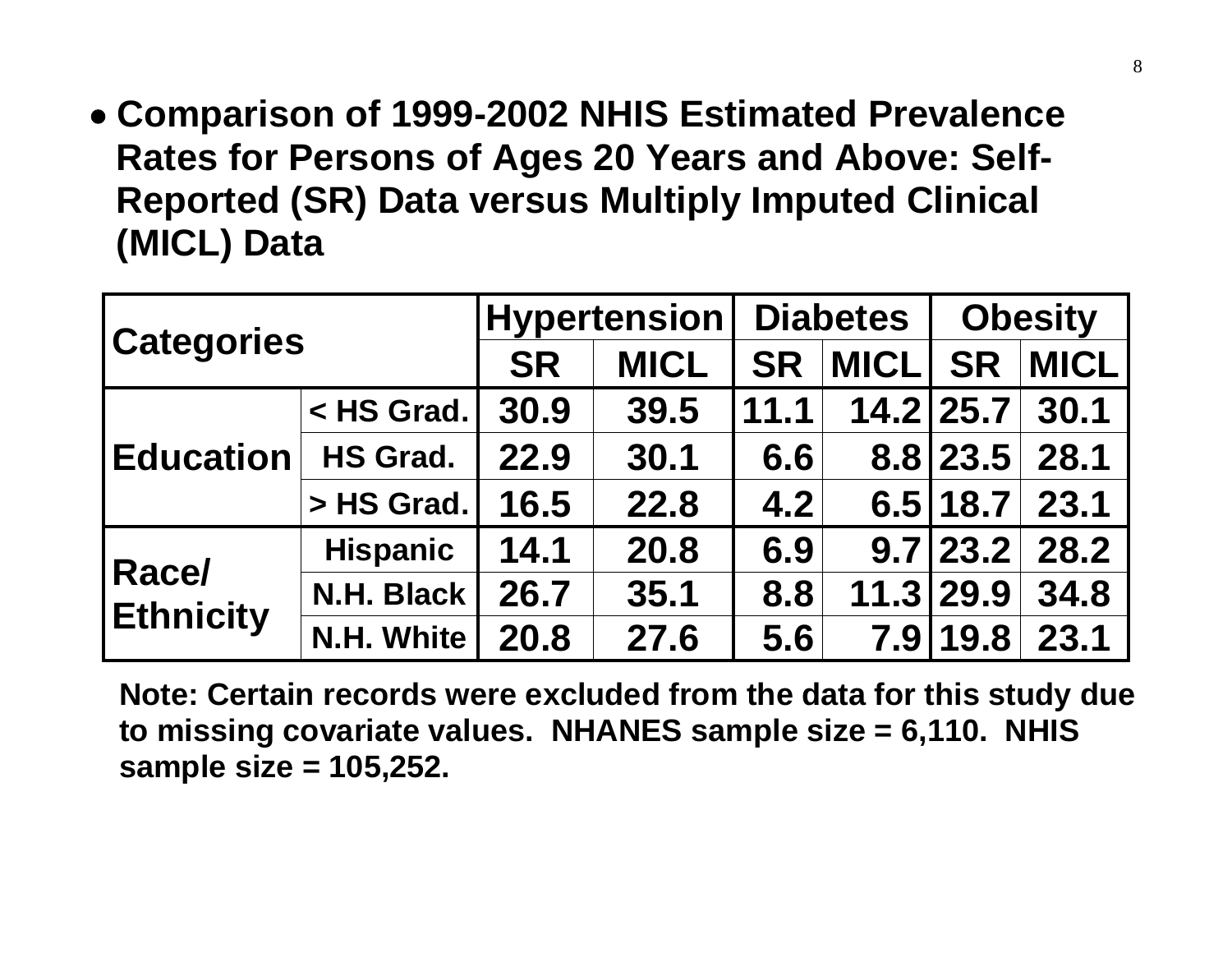#### **C. Combining information from NHIS and Behavioral Risk Factor Surveillance System (BRFSS) to enhance smallarea estimation** (Raghunathan, et al. 2007 and Davis, et al. 2010)

# • **Motivation**

- **Interest in county/state estimates of the prevalence of cancer risk factors and screening**
- **NHIS and BRFSS have different strengths**
- **Combining information from surveys could improve small-area estimates**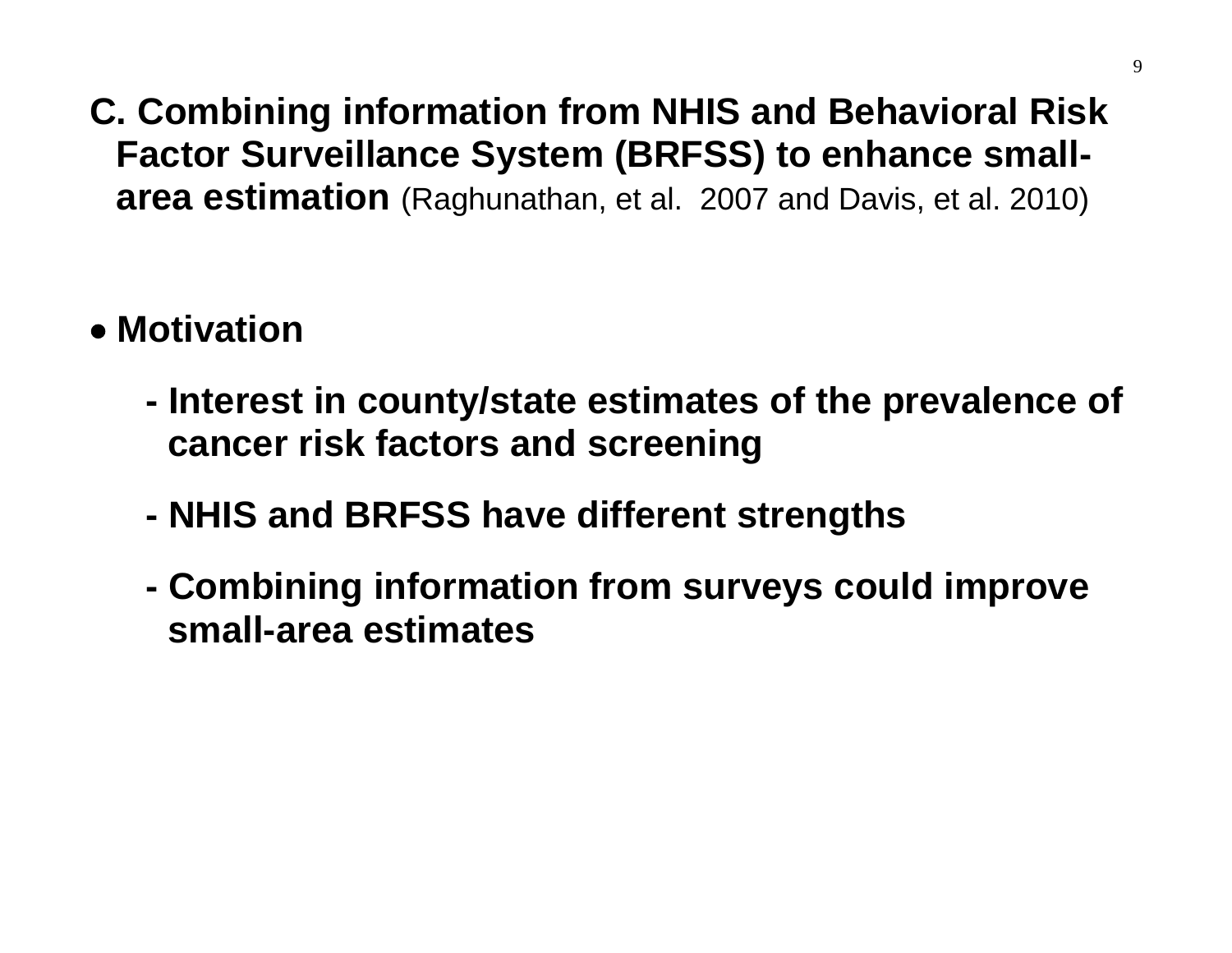#### **BRFSS :**

- ♦ **Fairly large survey**
- ♦ **Almost all counties are included in sample**

#### **BUT**

- ♦ **Telephone survey**
	- ⋅ **Coverage issues**
	- ⋅ **High nonresponse rates**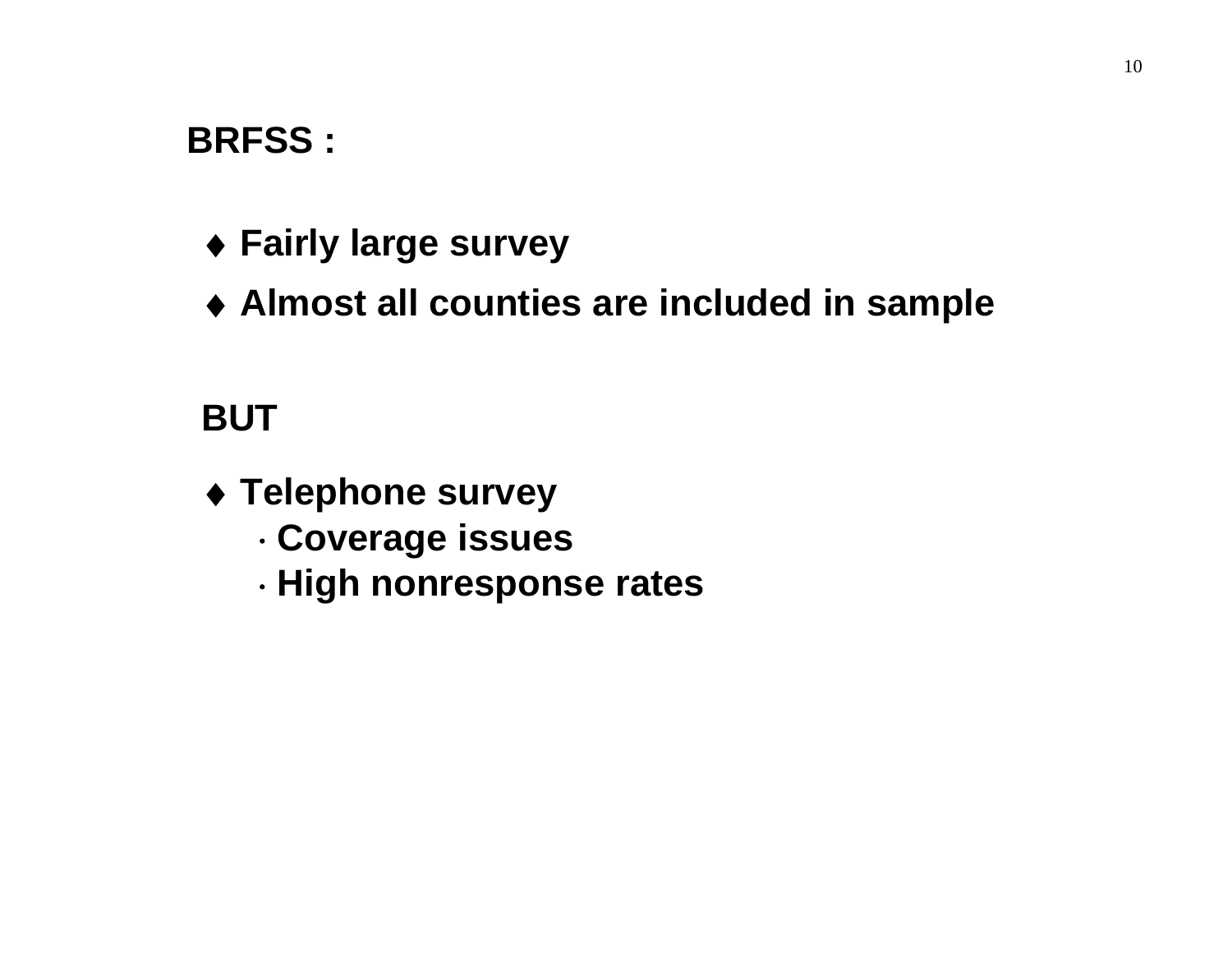#### **- NHIS**

♦ **Face-to-face survey**

⋅ **Good coverage of civilian non-institutionalized population.**

⋅ **Higher response rates than does BRFSS**

**BUT**

- ♦ **"Small" relative to BRFSS**
- ♦ **Only about 25% of counties are in sample**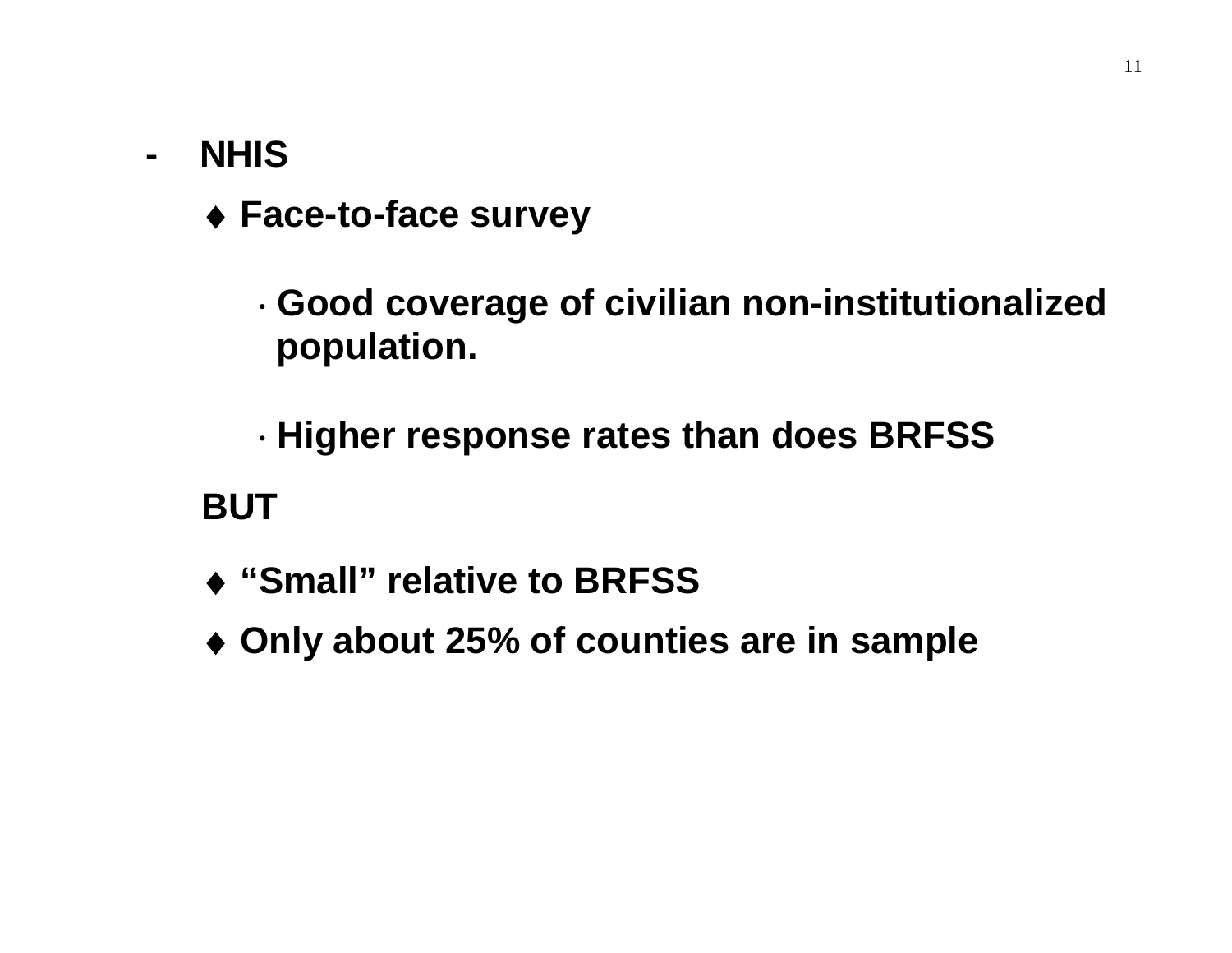- **Project developed Bayesian methods to combine information from the two surveys**
- • **Viewed as a BRFSS enhancement**
- **National Cancer Institute released small-area estimates** 
	- ♦ **smoking status, mammography and pap smear**
	- **Estimates produced for counties, health service areas, and states**

 **On-line for 1997-9 and 2000-3 [\(http://sae.cancer.gov/\)](http://sae.cancer.gov/) with plans to update**

**● Current work involves including component for cellphone-only households**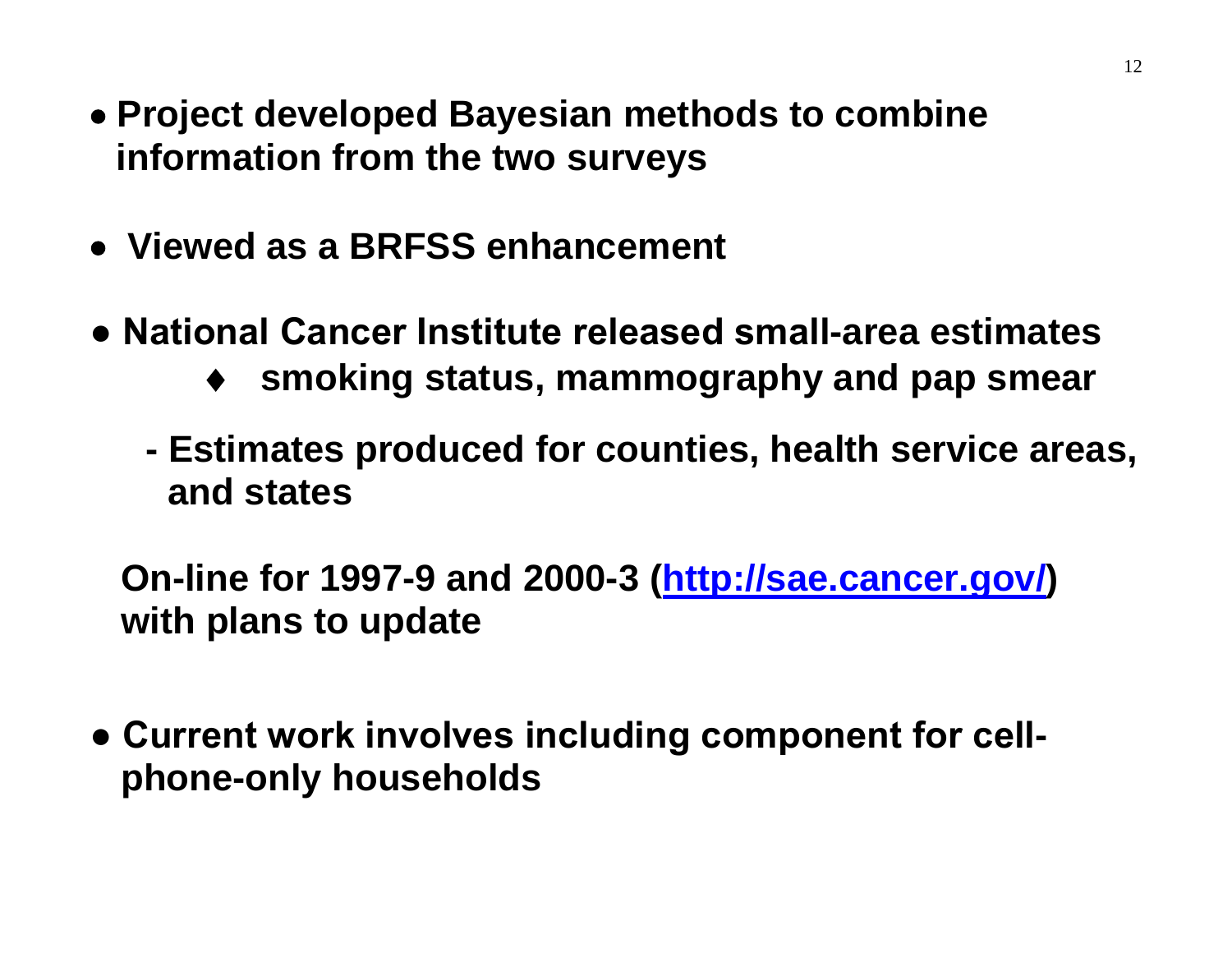• **Summaries of Bayesian BRFSS-alone and BRFSS/NHIS county-level estimates of prevalence rates for current smoking among adult males in 2000, by range of telephone non-coverage rates** 

|                               | Mean of                           |      |  |  |  |
|-------------------------------|-----------------------------------|------|--|--|--|
| <b>Range of Telephone</b>     | <b>County-Level Estimates (%)</b> |      |  |  |  |
| <b>Non-Coverage Rates (%)</b> | <b>BRFSS-Alone BRFSS/NHIS</b>     |      |  |  |  |
| < 2                           | 20.6                              | 20.4 |  |  |  |
| $2 - 3$                       | 21.1                              | 23.0 |  |  |  |
| $3 - 5$                       | 21.9                              | 24.3 |  |  |  |
| $5 - 8$                       | 23.0                              | 25.7 |  |  |  |
| $8 - 10$                      | 24.1                              | 26.6 |  |  |  |
| $10 - 15$                     | 24.4                              | 27.7 |  |  |  |
| $15 - 20$                     | 25.4                              | 29.8 |  |  |  |
| $\geq 20$                     | 24.1                              | 30.8 |  |  |  |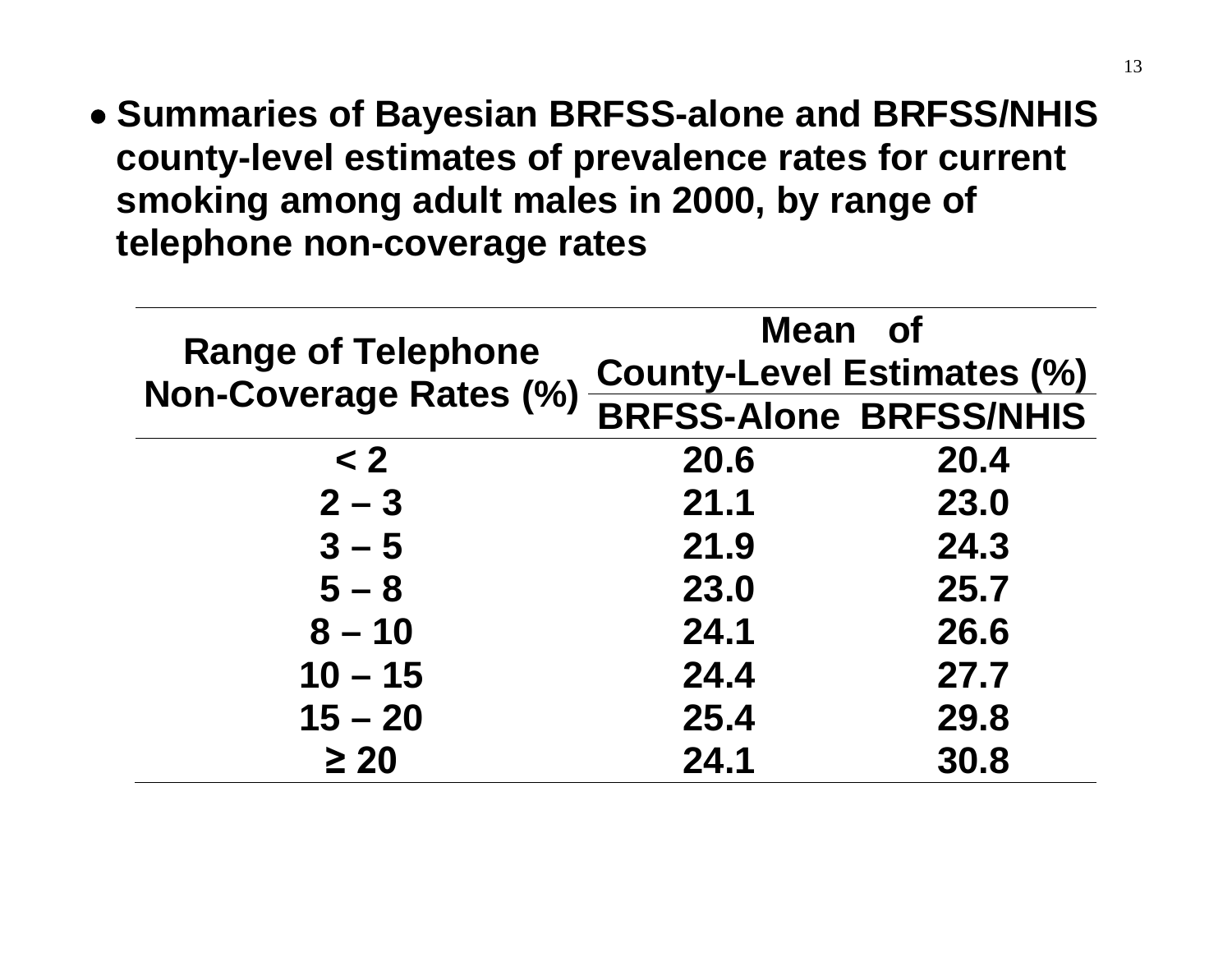#### • **State-level direct and combined (model-based) estimates for mammography, 1997-99**

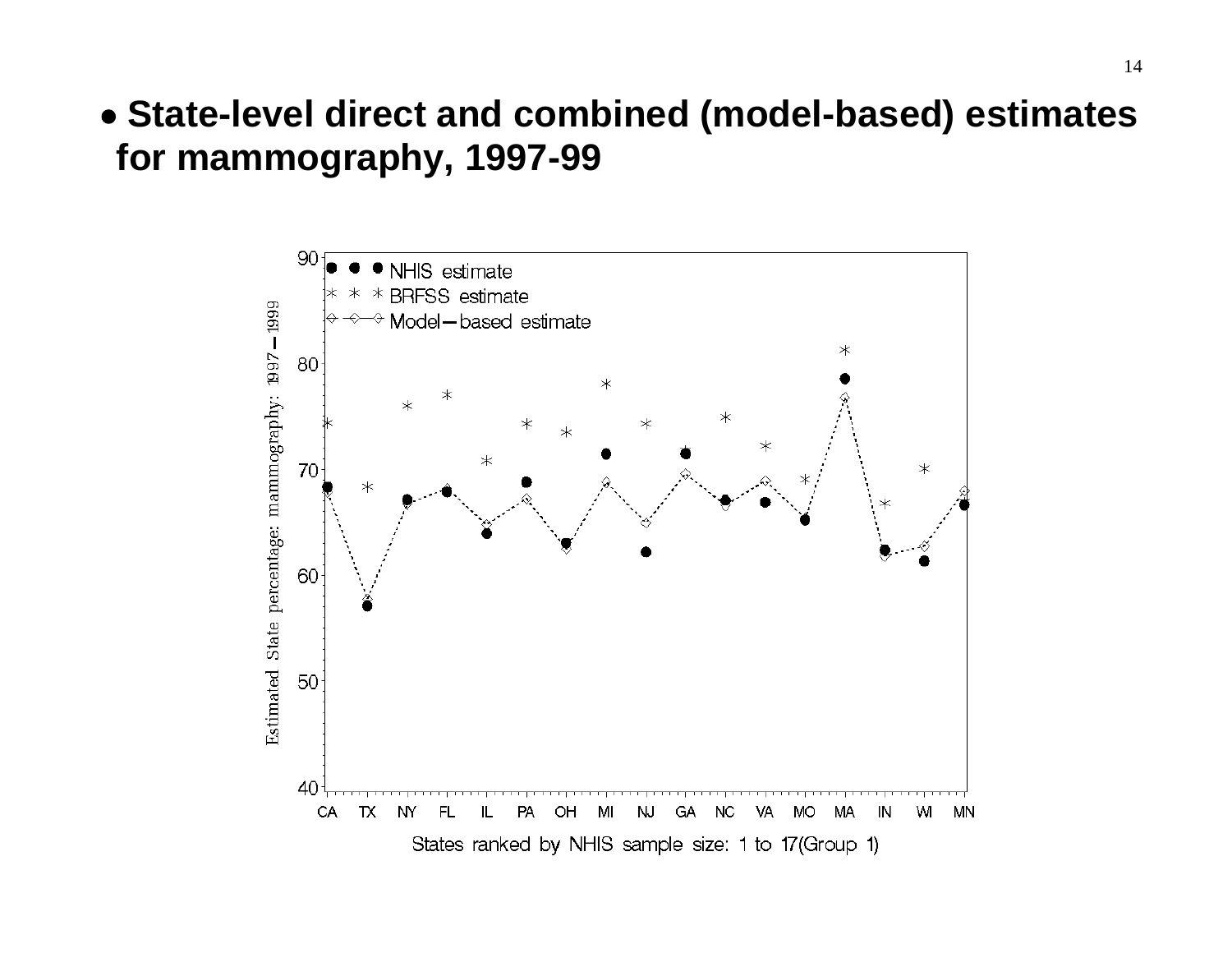#### **D. NCHS record linkage program**

**[\(http://www.cdc.gov/nchs/data\\_access/data\\_linkage\\_activities.htm\)](http://www.cdc.gov/nchs/data_access/data_linkage_activities.htm)** 

- • **Enables researchers to examine factors that influence disability, chronic disease, health care utilization, morbidity, and mortality**
- **Data being linked to various NCHS surveys**
	- **Air quality data from the Environmental Protection Agency**
	- **Death certificate records from the National Death Index**
	- **Medicare enrollment and claims data from the Centers for Medicare and Medicaid Services**
	- **Benefit history data from the Social Security Administration**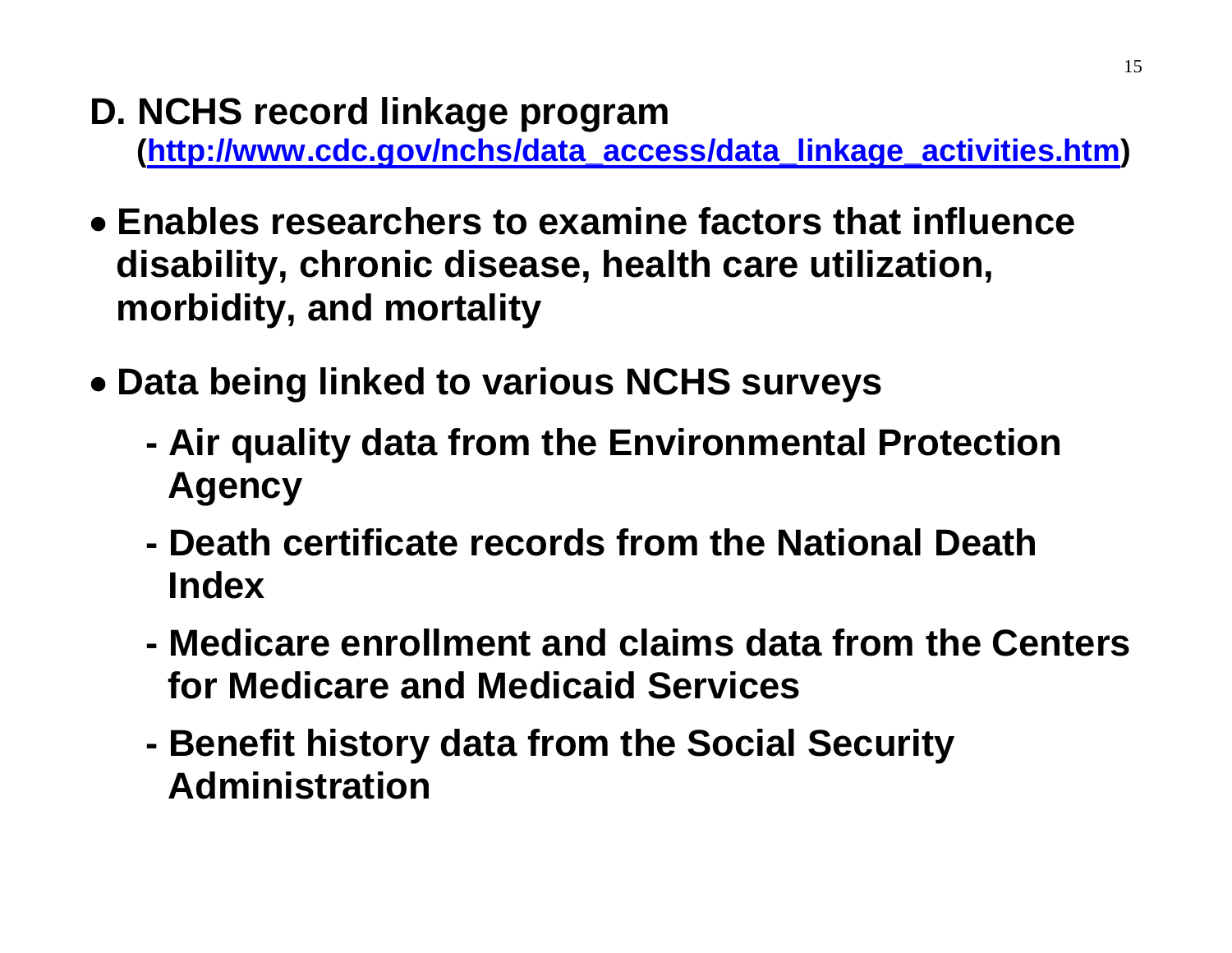# **DISCUSSION**

### •**Technical lessons**

- **Combining information across surveys can yield gains especially when the surveys have complementary strengths**
	- ♦ **If strengths not complementary, can still gain precision from increased sample size**
- **Methods developed can become "obsolete" quickly**
	- ♦ **"Wireless-only" households have increased from about 3% in 2003 to about 24% in 2010** (Blumberg and Luke 2011)

#### ⋅ **BRFSS/NHIS project needs separate modeling components for landline and wireless phones**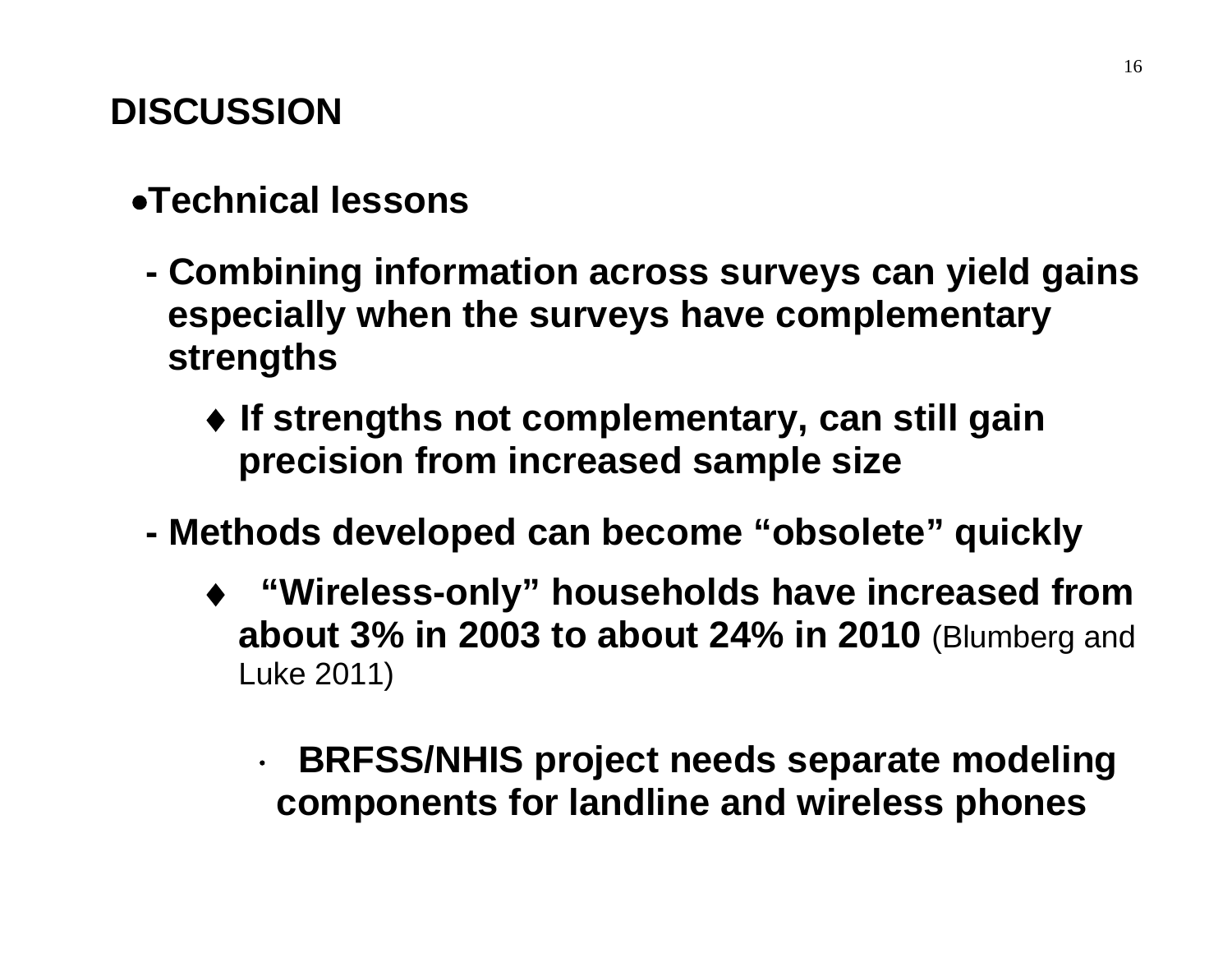- **Survey Comparability (or lack thereof)**
	- ♦ **Target populations: Degree of overlap**
	- ♦ **Questionnaire**

#### ⋅ **For mammography, BRFSS refers to:**

- **1. "Within past year (1 to 12 months ago)"**
- **2. "Within past 2 years (1 to 2 years ago)"**

**NHIS refers to:**

- **1. "a year ago or less"**
- **2. "more than 1 year but not more than 2 years"**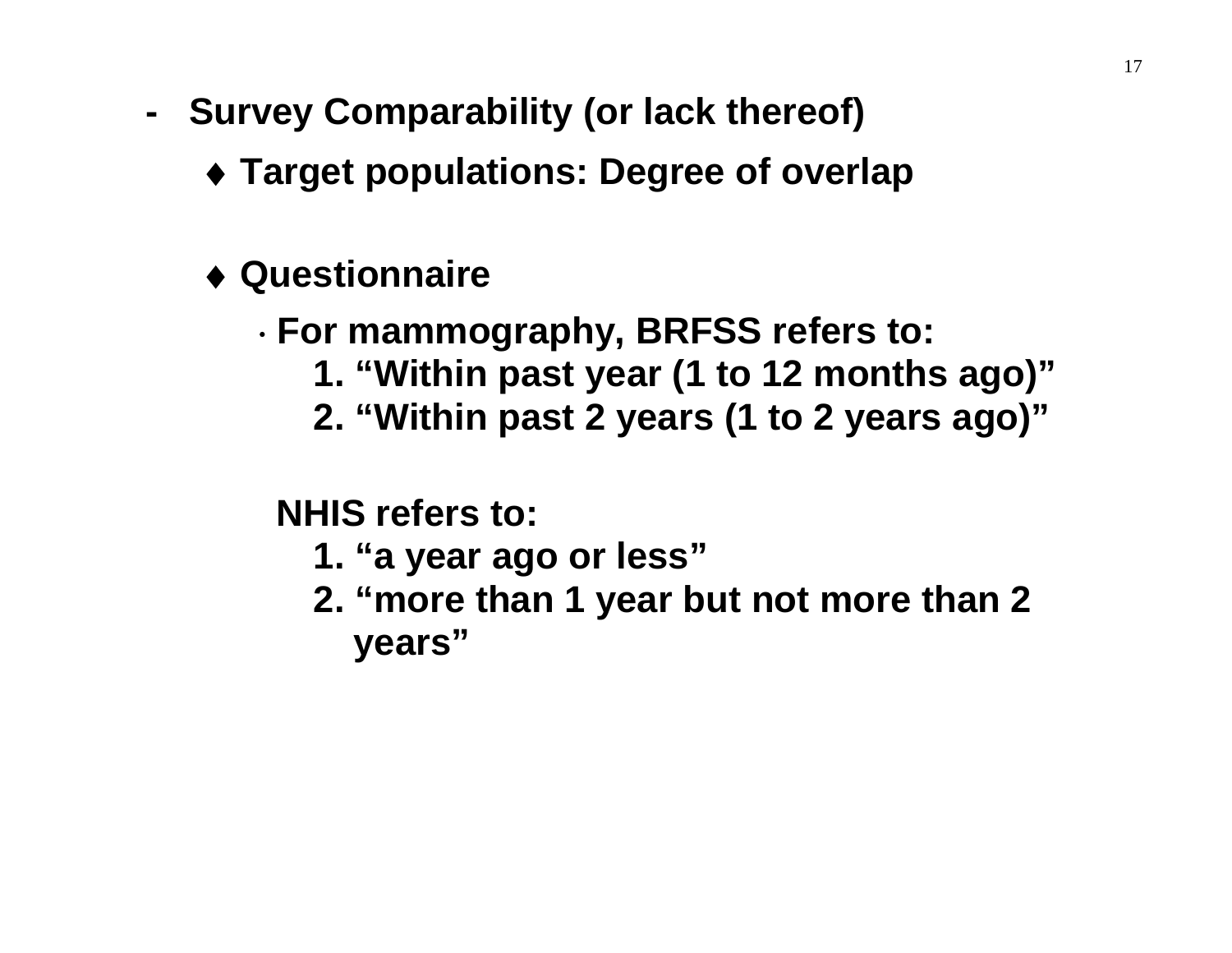♦ **Sources of information**

⋅ **NHIS: household members recalling from memory NNHS: nursing home staff consulting medical records**

♦ **Context and mode**

⋅ **NHANES respondents answer interview questions knowing they will be examined subsequently; different context from NHIS**

⋅ **Telephone interview in BRFSS vs. face-to-face interview in NHIS**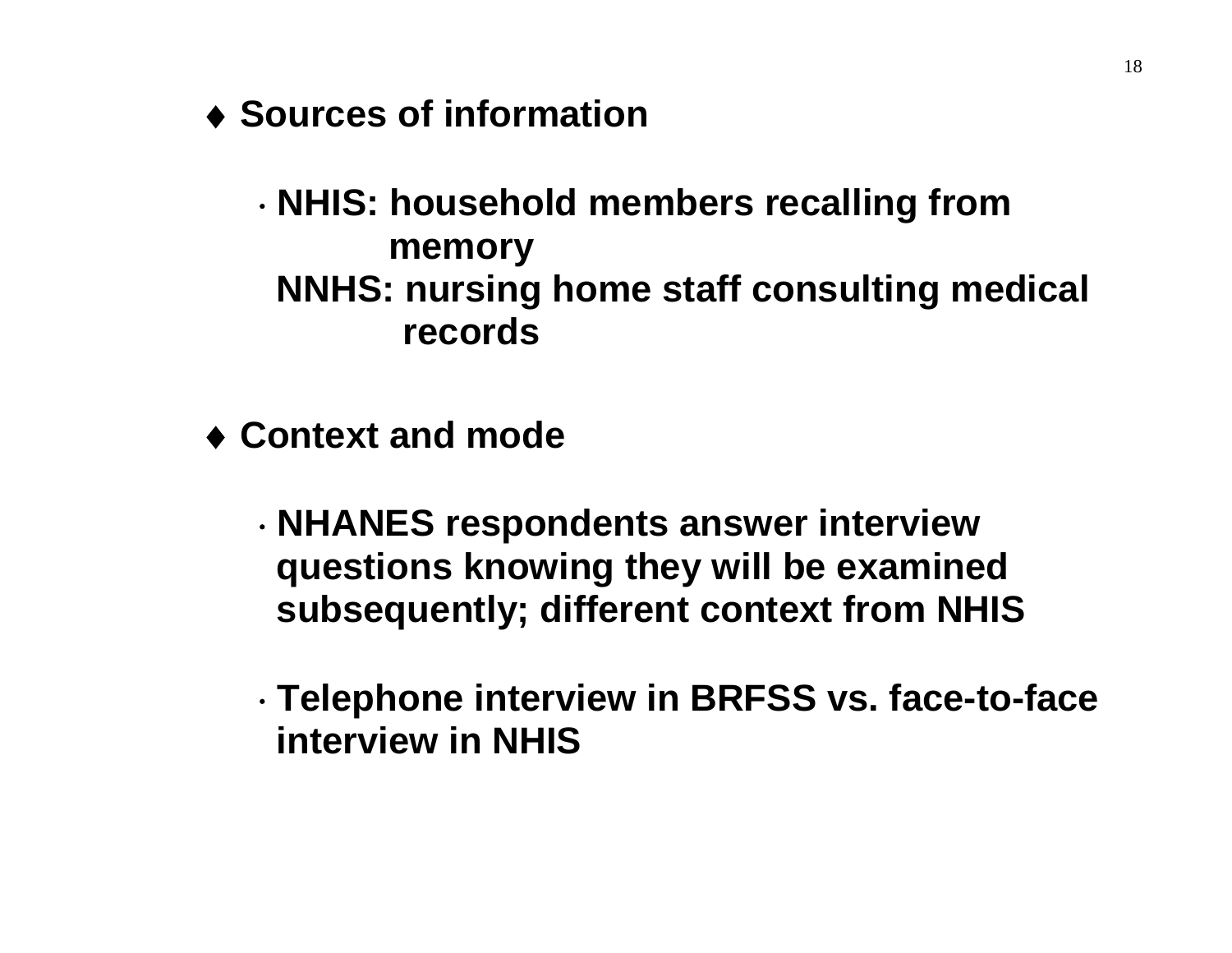**- Different sample designs**

**Need sampling and weighting structures** 

- **Need to find good predictors**
	- ♦ **The more predictive of the outcome of interest, the better**
	- ♦ **Choice of predictors can be limited by surveys and/or data files used**
	- ♦ **Predictors will not explain everything**
- **Deal with small sample sizes, sparse data**
	- ♦ **In BRFSS/NHIS project** ⋅ **small samples in counties**
	- ♦ **Combining multiple years of data can be helpful**
	- ♦ **Use large-sample approximations with caution**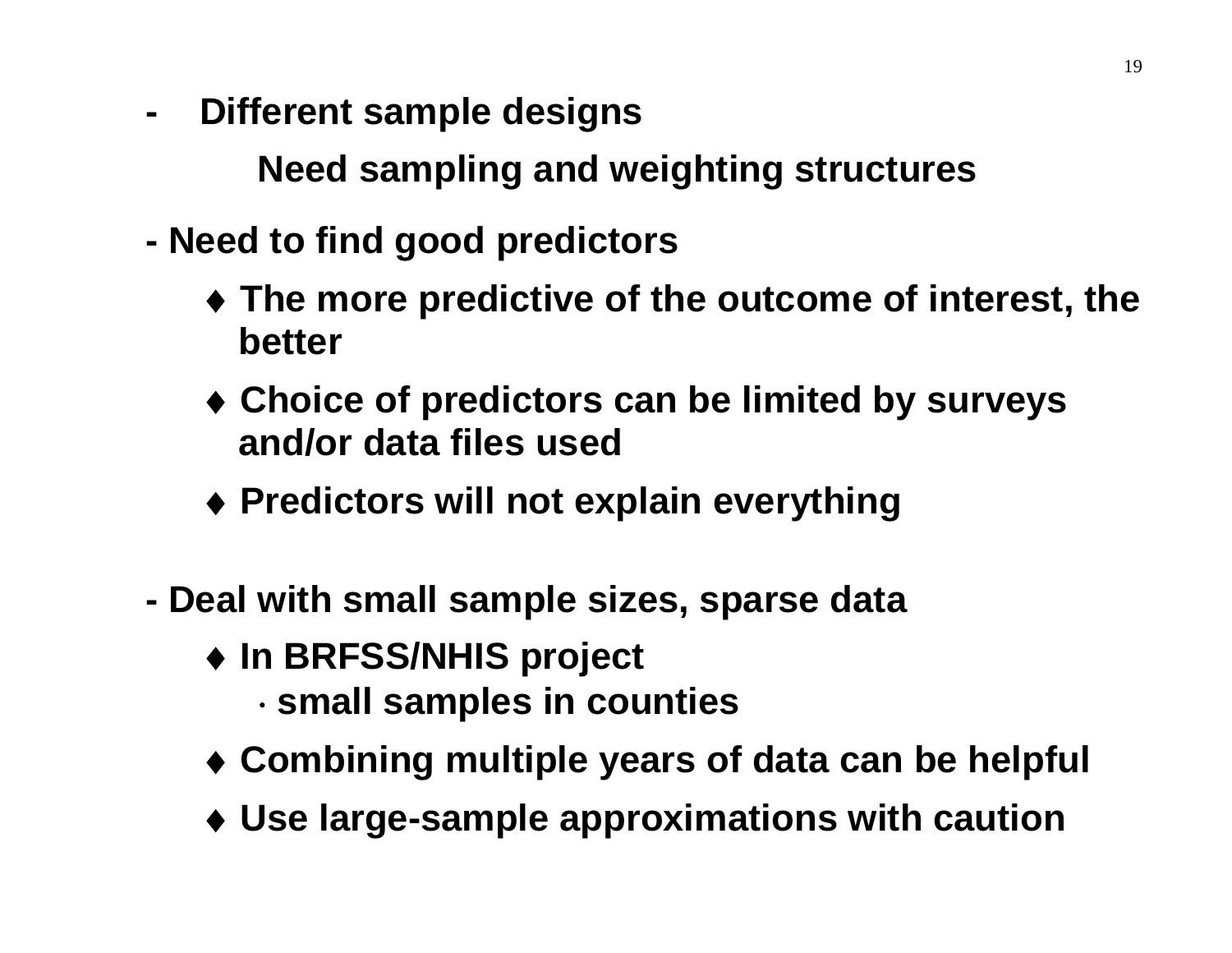- **Administrative lessons** 
	- **Small-area data sharing among multiple agencies can require a lot of work**
		- ♦ **Confidentiality concerns**
		- ♦ **Differing policies among agencies**
		- ♦ **Differing priorities among agencies**

**- It is important to educate secondary users on methods used and limitations of results**